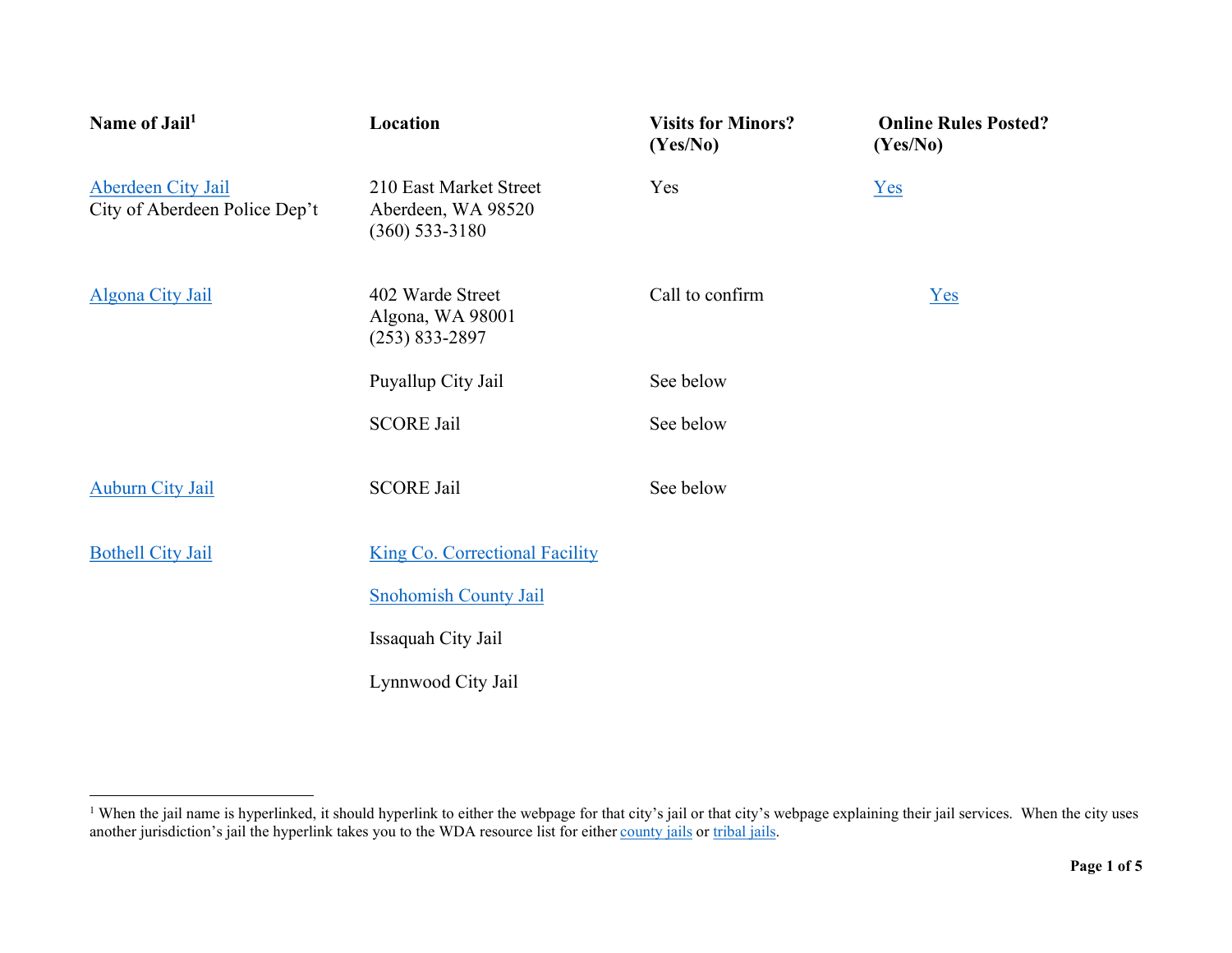| Clyde Hill City Jail                                         | Issaquah City Jail                                              | See below |     |
|--------------------------------------------------------------|-----------------------------------------------------------------|-----------|-----|
|                                                              | Kirkland City Jail                                              | See below |     |
|                                                              | <b>King Co. Correctional Facility</b>                           |           |     |
| <b>East Wenatchee City Jail</b>                              | <b>Chelan County Jail</b>                                       |           |     |
|                                                              | Okanogan County Jail                                            |           |     |
| <b>Enumclaw City Jail</b>                                    | 1705 Wells Street<br>Enumclaw, WA 98022<br>360-825-8580         | Yes       | Yes |
| <b>Forks City Jail</b><br>City of Forks Corrections Facility | 500 East Division Street<br>Forks, WA 98331<br>$(360)$ 374-2223 | Yes       | Yes |
| <b>Gig Harbor City Jail</b>                                  | <b>Kitsap County Jail</b>                                       |           |     |
|                                                              | <b>Pierce County Jail</b>                                       |           |     |
|                                                              | <b>SCORE Jail</b>                                               | See below |     |
| Hoquiam City Jail<br><b>Police Division Corrections</b>      | 215 10th Street<br>Hoquiam, WA 98550<br>$(360) 532 - 0892$      | Yes       | Yes |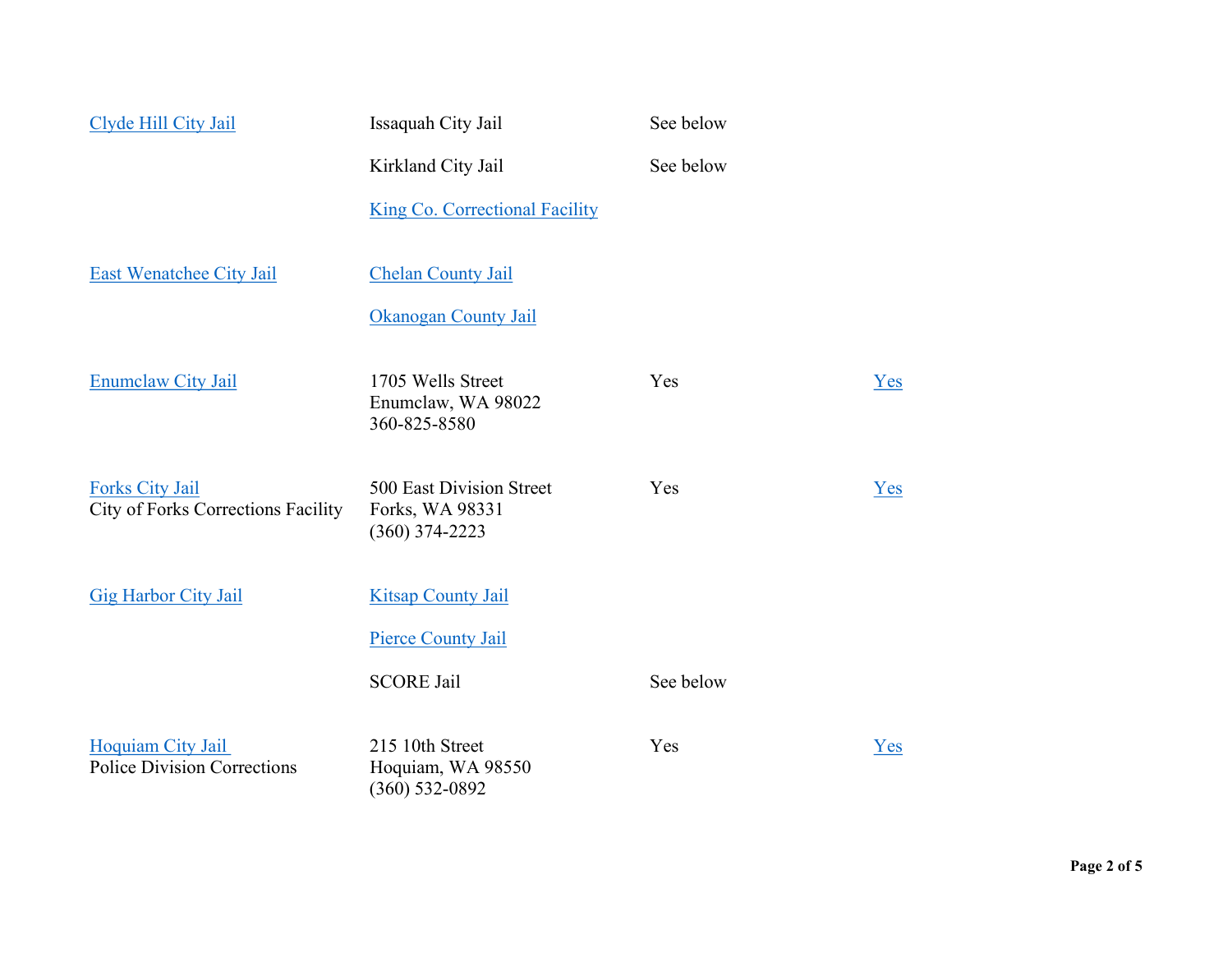| <b>Issaquah City Jail</b>     | 130 East Sunset Way<br>Issaquah, WA 98027<br>$(425)$ 837-3265     | Yes                       | Yes |
|-------------------------------|-------------------------------------------------------------------|---------------------------|-----|
| Kalama City Jail              | <b>Cowlitz County Jail</b>                                        |                           |     |
| <b>Kent City Jail</b>         | 1230 Central Avenue South<br>Kent, WA 98032<br>$(253) 856 - 5960$ | Yes                       | Yes |
| <b>Kirkland City Jail</b>     | 11750 NE 118th St.<br>Kirkland, WA 98034<br>$(425)$ 587-3465      | Yes, video only           | Yes |
| Lynnwood Jail                 | 19321-44th Ave West<br>Lynnwood, WA 98036<br>$(425) 670 - 5648$   | Yes, Scheduled video only | Yes |
| Marysville City Jail          | 1635 Grove Street<br>Marysville, WA 98270<br>$(360)$ 363-8303     | Yes                       | Yes |
| <b>Maple Valley City Jail</b> | Kent City Jail                                                    | See above                 |     |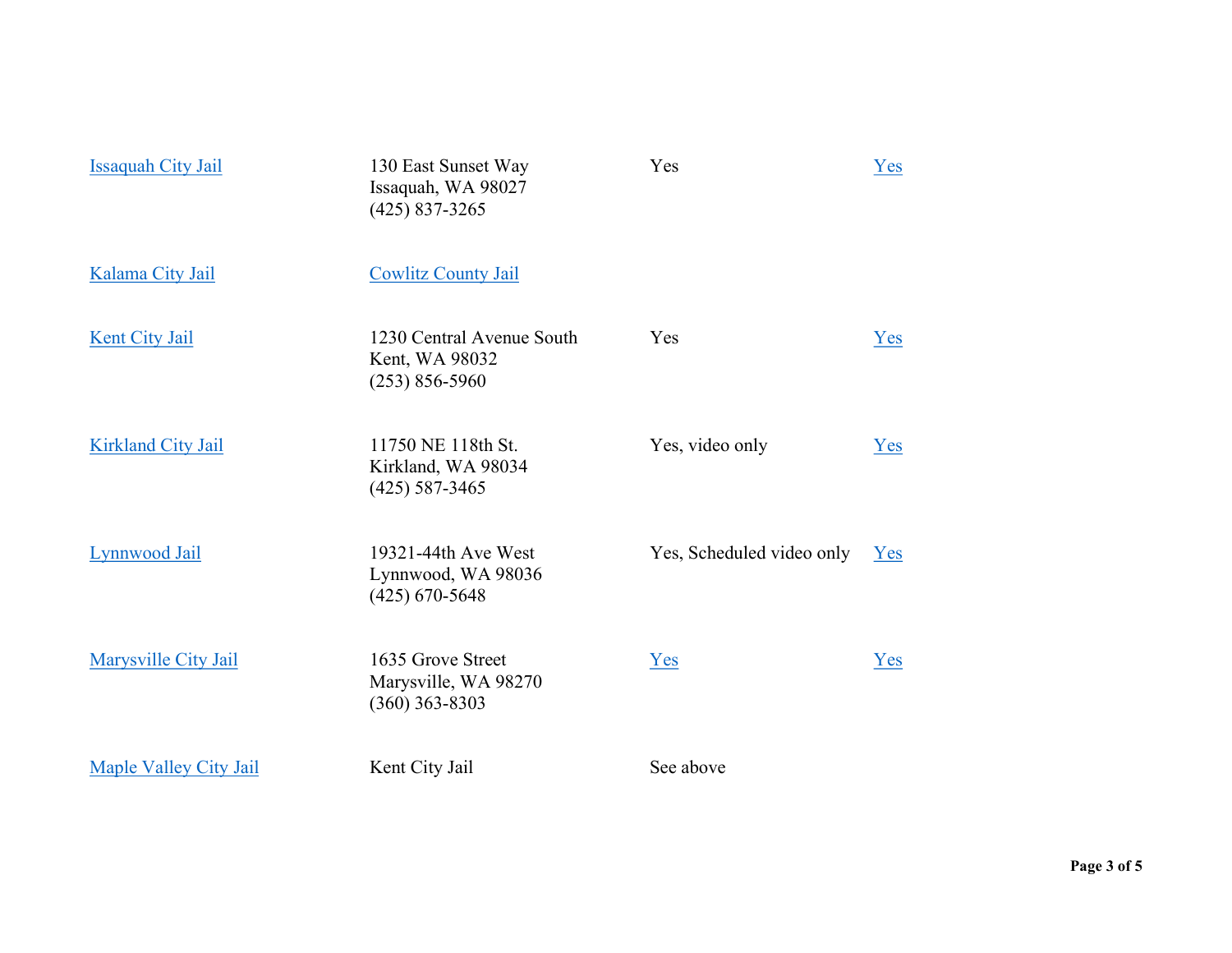| Milton City Jail                                                 | Puyallup City Jail                                                  | See below                 |     |
|------------------------------------------------------------------|---------------------------------------------------------------------|---------------------------|-----|
| <b>Oak Harbor City Jail</b><br>(short-term)                      | 860 SE Barrington Drive<br>Oak Harbour, WA<br>$(360)$ 279-4600      | No                        | Yes |
| (long-term)                                                      | Yakima County Jail                                                  |                           |     |
| Olympia City Jail<br>Lee Creighton Criminal Justice Ctr          | 900 Plum Street SE<br>Olympia, WA 98501<br>$(360)$ 753-8417         | Call to confirm           | Yes |
| <b>Puyallup City Jail</b>                                        | 311 West Pioneer Avenue<br>Puyallup, WA 98371<br>$(253) 841 - 5415$ | Scheduled visits          | Yes |
| <b>Renton City Jail</b>                                          | <b>SCORE Jail</b>                                                   | See below                 |     |
| <b>Seattle City Jail</b>                                         | <b>King Co. Correctional Facility</b>                               |                           |     |
| <b>South Correctional Entity</b><br>$(SCORE$ Jail <sup>2</sup> ) | 20817-17th Ave South<br>Des Moines, WA 98198<br>$(206)$ 257-6200    | Yes, Scheduled video only | Yes |

<sup>&</sup>lt;sup>2</sup> SCORE Jail also serves the following jurisdictions according to the SCORE website: Owner cities are Auburn, Burien, Des Moines, Renton, SeaTac, and Tukwila, plus SCORE has over forty interlocal agreements. The list can be found here. Jurisdictions contracting with SCORE are listed separately if it has an online page of its own confirming the contract exists.